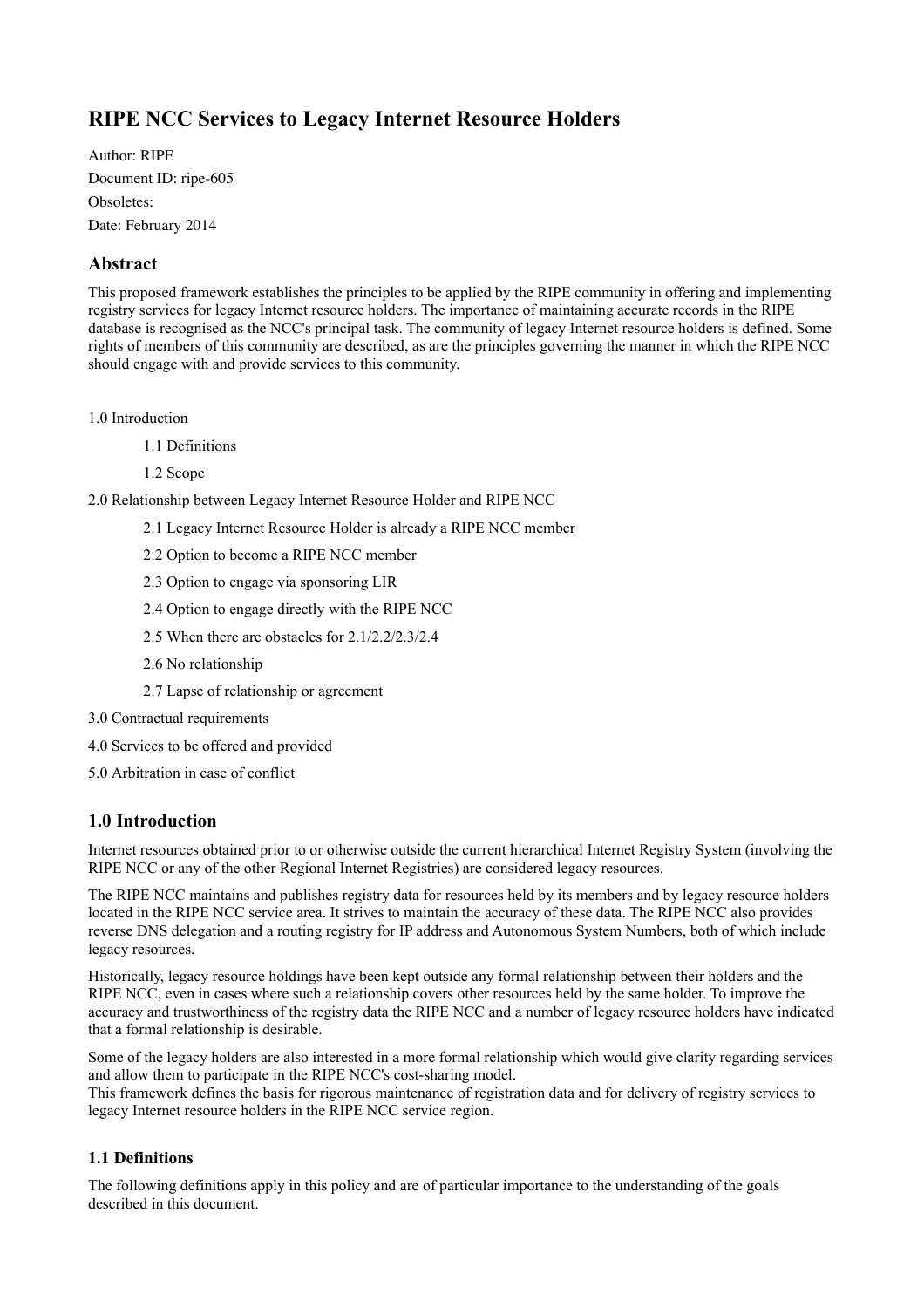#### **Internet Resource**

An IP address block or Autonomous System number.

#### **Legacy Internet Resource**

Any Internet Resource obtained prior to or otherwise outside the current system of hierarchical distribution (by allocation or assignment) through the Regional Internet Registries.

#### **Legacy Internet Resource Holder**

The holder of a Legacy Internet Resource. Either by receiving these resources directly or by receiving (part of) Legacy Internet Resources from a Legacy Internet Resource Holder.

#### **Registry Services**

Services provided by the RIPE NCC in its capacity as a Regional Internet Registry, including the following and such additional services as may be identified from time to time as registry services:

- Maintenance of data relating to Internet Resources by the NCC in their Internet Resource registry;
- Access to these data for update by or on behalf of the respective holder;
- Public availability of registration data:
- Certification of these data; and
- Delegation of reverse DNS to the registered DNS servers.

#### **Registry Service Element**

In practice, any Legacy Resource Holder actually avails of a subset of the Registry Services mentioned above. Where it is necessary to distinguish between the entire class of Registry Services and the specific Registry Services actually provided in a particular case, the latter are described as Registry Service Elements.

#### **1.2 Scope**

The framework described in this document applies to the provision of Registry Services by the RIPE NCC in respect of Legacy Internet Resources. Any other services offered by the RIPE NCC (whether different in nature, or relating to other kinds of resources) are out of scope for this policy.

Any existing or future RIPE policy referring to resources shall not apply to legacy resources unless the policy explicitly includes legacy resources in its scope.

Rights of the holder to hold, use, or transfer any Legacy Internet Resource are not addressed or restricted by this policy.

The holder of a Legacy Internet Resource who so wishes may, separately in respect of each such resource held, choose either to return the resource to the appropriate free pool or to have the resource registered without legacy status as if it had been distributed by the RIPE NCC. In either such case, the resource involved will no longer be subject to this policy or to any other provisions of a RIPE policy which relates exclusively to Legacy Internet Resources, and will no longer be eligible to have its legacy status re-instated as provided for below.

In case the current holder, or a previous holder, of a resource which was originally a legacy resource (or part of a legacy resource) has, before the coming into effect of this policy, registered the resource as if it had been distributed by the RIPE NCC, whether in connection with a transfer of resource or otherwise, the current holder shall be given the opportunity to have the legacy status of the resource re-instated and to choose to have it registered under one of the options available for registering a legacy resource, as set out in this or any subsequent policy relating specifically to Legacy Internet Resources.

In the case just mentioned, if the resource holder, having been alerted to the other options available, confirms the intent to have a particular resource registered as if it had been distributed by the RIPE NCC, the NCC shall apply the RIPE policies about resources it has distributed to these particular resources too, rather than reverting to the legacy status and beginning a fresh engagement with the resource holder from that position.

The scope of this policy does not include the resolution of any dispute arising as to the right to use a particular Legacy Internet Resource.

Although specification of charges made by the RIPE NCC is also out of scope here, the appropriate kind of charge corresponding to a specific set of circumstances is identified where this seems useful for clarity.

# **2.0 Relationship between Legacy Internet Resource Holder and RIPE NCC**

A direct or indirect contractual relationship between a Legacy Internet Resource Holder and the RIPE NCC provides contractual certainty to both parties regarding services, rights, and responsibilities. Such a relationship also provides for payment of appropriate fees for services provided by the RIPE NCC. Different methods for establishing such a relationship are described below in sections 2.1, 2.2, 2.3, and 2.4.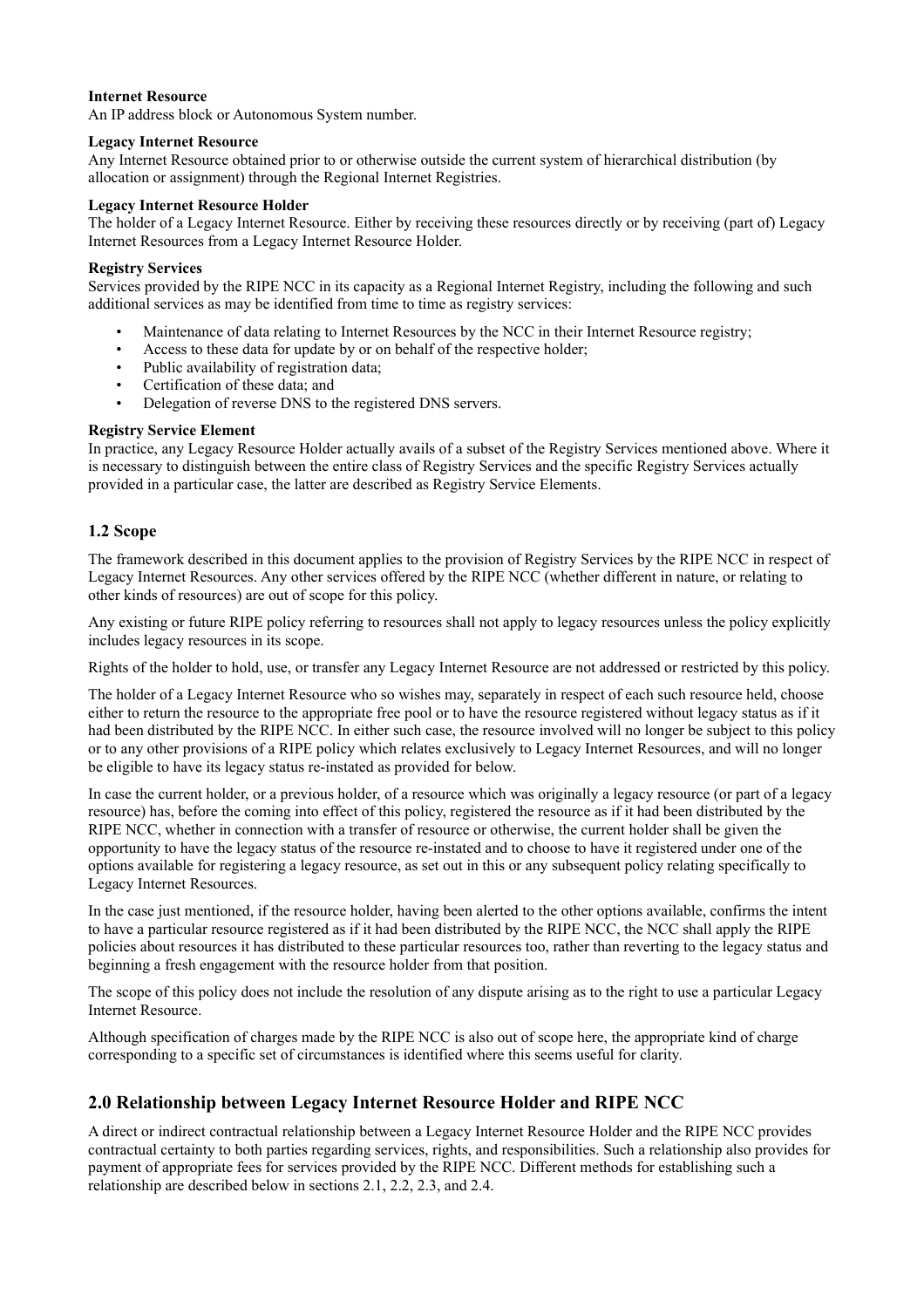In exceptional cases where the Legacy Resource Holder wishes to engage with the RIPE NCC but none of the methods just mentioned is feasible, section 2.5 will apply.

Section 2.6 will apply in case such a relationship or agreement as described below in sections 2.1, 2.2, 2.3, 2.4, or 2.5 has not been established.

Section 2.7 will apply in case such a relationship or agreement has been established, but has lapsed.

### **2.1 Legacy Internet Resource Holder is already a RIPE NCC member**

If the Legacy Internet Resource Holder is already a RIPE NCC member then there is already a contractual relationship between the RIPE NCC and the Resource Holder, who may extend the existing contract by registering the Legacy Internet Resources involved subject to the conditions defined in section 3 below.

In this case, the RIPE NCC may require the payment of charges for membership and services according to the RIPE NCC charging plan for the time being in force.

### **2.2 Option to become a RIPE NCC member**

A Legacy Internet Resource Holder who is not already a RIPE NCC member may opt to become a member by establishing a membership contract under which the Legacy Internet Resources involved will then be registered subject to the conditions defined in section 3 below.

In this case, the RIPE NCC may require the payment of charges for membership and services according to the RIPE NCC charging plan for the time being in force.

### **2.3 Option to engage via sponsoring LIR**

A Legacy Internet Resource Holder who either is not already a RIPE NCC member or, being a member, does not wish to extend the membership contract as provided in section 2.1 above may opt to enter into a contract with a RIPE NCC member who is willing to act as a Sponsoring LIR for the purposes of registering the Legacy Resources involved, subject to the conditions defined in section 3 below, and subject to approval by the RIPE NCC of the form of contract between the Resource Holder and the Sponsoring LIR.

In this case, the Sponsoring LIR may require the payment of charges according to the terms of the contract agreed with the Legacy Resource Holder.

### **2.4 Option to engage directly with the RIPE NCC**

A Legacy Internet Resource Holder whose circumstances match those described in section 2.3 above, but cannot find a Sponsoring LIR with which a mutually satisfactory contract of the kind mentioned in that section, may opt to enter a non-member service contract with the RIPE NCC for the purposes of registering the Legacy Resources involved, subject to the conditions defined in Section 3 below.

In this case, the RIPE NCC may require the payment of reasonable charges according to the terms of the non-member service contract.

### **2.5 When there are obstacles for 2.1/2.2/2.3/2.4**

Due to specific enduring or temporary circumstances which are recognized by the RIPE NCC as being outside the resource holder's control, a legacy resource holder may be unable to enter into a relationship of any of the kinds described above (2.1 .. 2.4). In such a case, the RIPE NCC will offer and provide registry services as if a contractual relationship of one of the kinds described above had been established, and shall do so for as long as the circumstances continue which constitute an obstruction to the establishment of a contract.

However, notwithstanding the preceding paragraph, the RIPE NCC may refuse to provide any specific registry service for which particular technical requirements apply, which the Resource Holder is unable to meet.

### **2.6 No relationship**

In case no formal relationship has been established in support of a particular legacy resource, the RIPE NCC

- will continue to provide any registry service element already provided in support of each Legacy Internet Resource involved;
- will have no obligation to begin to provide any registry service element not already provided in support of a